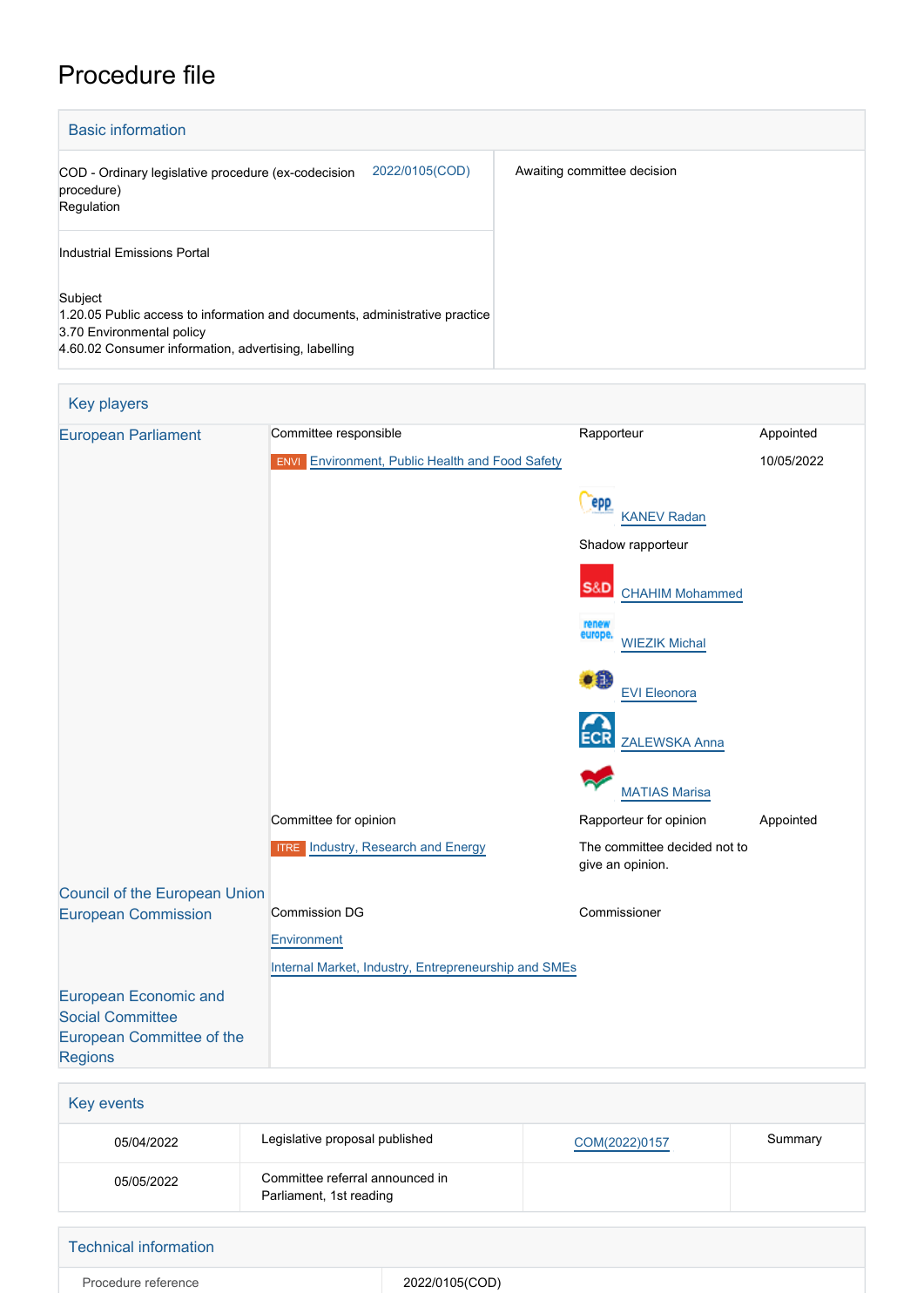| Procedure type                               | COD - Ordinary legislative procedure (ex-codecision procedure)                     |
|----------------------------------------------|------------------------------------------------------------------------------------|
| Procedure subtype                            | Legislation                                                                        |
| Legislative instrument                       | Regulation                                                                         |
| Legal basis                                  | Treaty on the Functioning of the EU TFEU 192-p1                                    |
| Mandatory consultation of other institutions | <b>European Economic and Social Committee</b><br>European Committee of the Regions |
| Stage reached in procedure                   | Awaiting committee decision                                                        |
| Committee dossier                            | ENVI/9/08817                                                                       |

## Documentation gateway

| Legislative proposal               | COM(2022)0157 | 05/04/2022 | EC | Summary |
|------------------------------------|---------------|------------|----|---------|
| Document attached to the procedure | SWD(2022)0111 | 06/04/2022 | EC |         |
| Document attached to the procedure | SWD(2022)0112 | 06/04/2022 | EC |         |
| Document attached to the procedure | SWD(2022)0113 | 06/04/2022 | EC |         |

## Industrial Emissions Portal

PURPOSE: to transform the European Pollutant Release and Transfer Register (E-PRTR) into an Industrial Emissions Portal.

PROPOSED ACT: Regulation of the European Parliament and of the Council.

ROLE OF THE EUROPEAN PARLIAMENT: the European Parliament decides in accordance with the ordinary legislative procedure and on an equal footing with the Council.

BACKGROUND: [Regulation \(EC\) No 166/200](https://eur-lex.europa.eu/legal-content/EN/TXT/PDF/?uri=CELEX:32006R0166&from=EN)6 established the European Pollutant Release and Transfer Register (E-PRTR), as the Europe-wide register providing public access to key environmental data from industrial facilities located in the EU, Iceland, Liechtenstein and Norway. The E?PRTR contains data reported annually by some 30 000 industrial facilities which cover 65 economic activities across the EU. The Regulation implements the 2006 Kyiv Protocol on Pollutant Release and Transfer Registers, which entered into force in 2009. It is the only legally binding international instrument on pollutant release and transfer registers.

The E-PRTR has proven to be a pivotal knowledge base on releases from EU industrial activities. It provides easily accessible and high-quality data. It gives the public access to this valuable information, thereby supporting environmental decision-making. However, the E-PRTR can be further improved and made more effective by being aligned with reporting obligations set out in other environmental legislation, as well as by having it report additional contextual information.

CONTENT: this proposed Regulation seeks to enhance public access to environmental information through the establishment of an integrated, coherent Union-wide electronic database, the Industrial Emissions Portal.

In this regard, its main objectives are to:

- update the European Pollutant Release and Transfer Register (E-PRTR) in line with findings of the recently completed impact assessment by creating an Industrial Emissions Portal (Portal);

- re-establish the Portal as a supporting instrument to the Industrial Emissions Directive (IED) and related EU environmental law.

Content of the Portal

The Portal should include data on:

- releases of pollutants;
- off-site transfers of waste and of pollutants in wastewater;
- use of water resources, energy and raw materials;
- where available, data on releases of pollutants from diffuse sources.

Design and structure of the Portal

The Commission should make the Portal publicly accessible, presenting the data in both aggregated and non-aggregated forms to enable Portal users to undertake specific searches by inter alia installation or activity. The objective is to ensure maximum ease and usefulness for Portal users in terms of access to relevant reported data.

The Portal should be designed for maximum ease of public access to allow the data, under normal operating conditions, to be continuously and readily accessible on the internet. Its design should take into account the possibility of its future expansion and should include all data reported for previous reporting years, up to at least the previous ten reporting years.